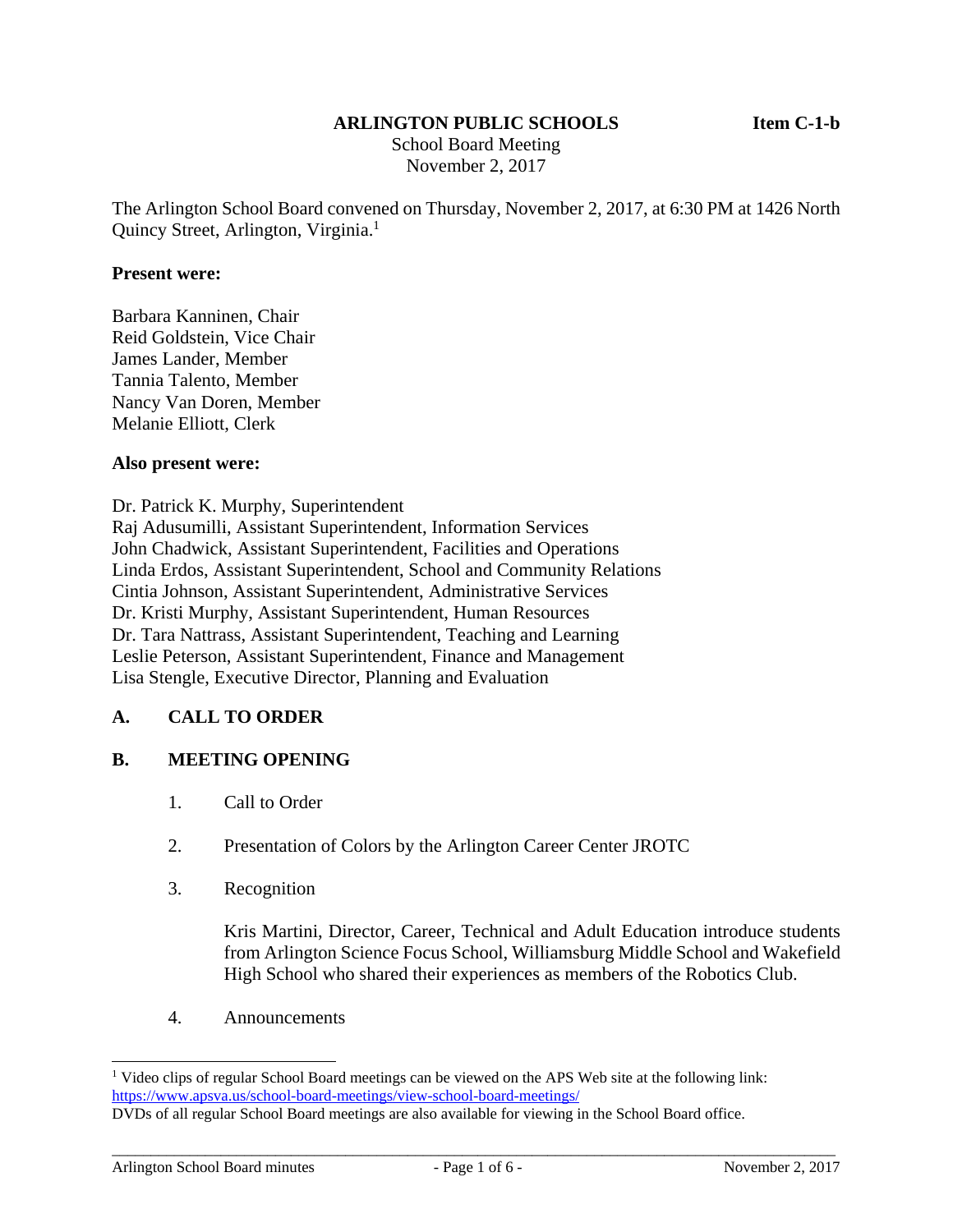Dr. Kanninen announced the following meetings:

- *November 7, 2017 Budget Work Session, 7 PM, Room 101 a/b*
- *November 8, 2017 Closed Meeting, 5:30 PM, Board Conference Room*

Ms. Van Doren thanked the County for installing a new stop sign and crosswalk that ensures student safety at Jefferson, and she shared information about transportation efforts in the County. She also congratulated the staff and community for the recent successful Dyslexia conference.

With end of daylight savings time, Dr. Murphy encouraged all to be careful as clocks are set back. He congratulated two APS programs that received Governor's Awards for Innovation and Excellence and announced awards received by School & Community Relations. In recognition of Veterans Day, he thanked staff who have served in the military. He also announced upcoming events including the Girls Leadership Conference.

# **C. CONSENT AGENDA**: (7:14 PM)

*Ms. Van Doren moved that the Board adopt the consent agenda*, seconded by Mr. Lander. The motion was adopted in a vote of  $5 - 0$ , with Dr. Kanninen, Mr. Goldstein, Mr. Lander, Ms. Talento and Ms. Van Doren voting affirmatively. The following items or actions were approved as a part of consent:

- 1. Minutes:
	- a. August 17, 2017 Closed Meeting and School Board Meeting
	- b. August 31, 2017 Planning Work Session
- 2. Personnel actions

## P/E-SCALE PERSONNEL

1 Retirement

## T-SCALE PERSONNEL

- 4 Appointments
- 1 Change In Position/Salary
- 1 Resignation

# A-SCALE PERSONNEL

- 6 Appointments
- 1 Change In Position/Salary
- 1 Termination

## SUPPORT SERVICES PERSONNEL

- 8 Appointments
- 4 Changes In Position/Salary
- 1 Resignation
- 1 Retirement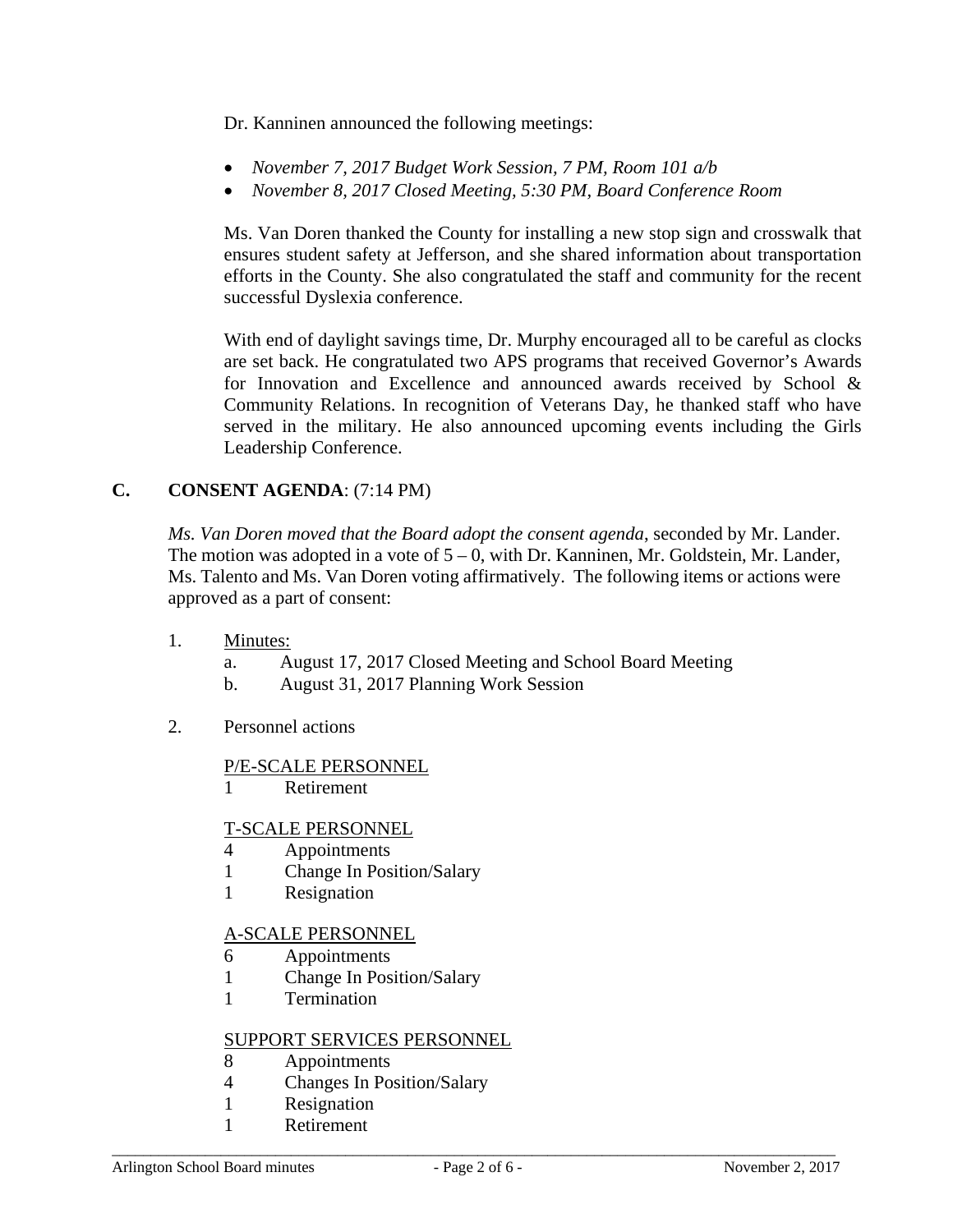- 3. ACI Appointments
- 4. Grants and Restricted Programs: Special Project #9 – Project Lead the Way Special Project #10 – Title III, Part A-Limited English Proficient-Immigration Children and Youth Funds
- 5. Construction Contract Award for Early Work Package 2 for Fleet Elementary School

## **D. CITIZEN COMMENT ON NON-AGENDA ITEMS**: (7:15 PM)

The following speakers addressed the Board concerning middle school boundaries, asking for grandfathering for  $8<sup>th</sup>$  graders and opposing some specific boundary changes being considered:

*Thomas Cynkin,* Williamsburg PTA *Erin Donohue,* parent *Dan Stern,* parent

The following speakers also addressed the Board, asking that students be allowed to transfer to Kenmore to take advantage of the Arts, Communications and Technology program:

*Julia Fanguy and Emily Boggs*, students *Lynda Boggs,* parent

The following speaker also addressed the Board:

*Gabriela Uro,* parent: stating concerns about social prejudices expressed against ethnic groups and referencing research that disproves claims made about these groups.

## **E. MONITORING ITEMS**: (7:28 PM)

1. Superintendent's 2017-18 Action Plan Update:

Dr. Murphy presented the update on the initiatives in the 2017-18 Action plan, highlighting the plan's focus and the status of projects and initiatives underway. He encouraged all to visit the website to keep up to date with these initiatives.

Dr. Nattrass provided a brief update on the acceptable use policy review. She described interim guidance that was provided to staff and students and reviewed the timeline for next steps in the process. Ms. Erdos updated the Board on the school naming policy process, which will include surveys and focus groups to gather information that will inform the policy revision. Dr. Murphy then presented next steps in the middle school boundary process, and noting that currently, middle school transfers have been put on hold while the new boundaries are determined. He affirmed that after decisions are made, APS will revisit the possibility of offering transfers and will communicate with families about what options will be available to them.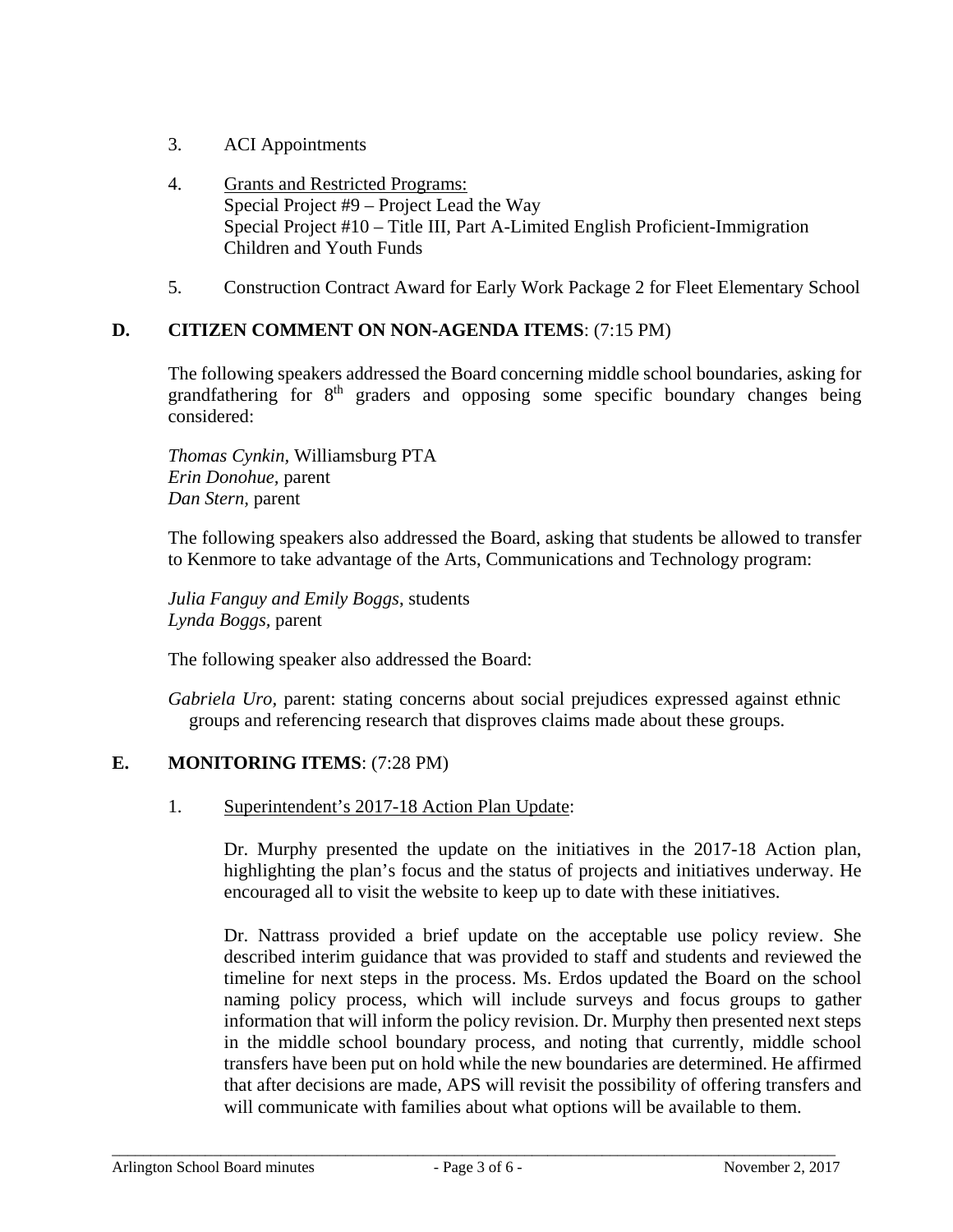Wendy Pilch, Director, Elementary Education, briefly summarized the work being done to prepare for the Montessori move. Dr. Nattrass then updated the Board on initiatives associated with operational planning, including development of the Strategic Plan, the FY 2019 budget and the AFSAP and Capital Improvement Plan (CIP) framework. In closing, Dr. Murphy shared updates on the status of the Reed and Education Center processes, and reiterated that the Engage web page includes the most up to date information as well as options to provide input on these initiatives.

The group briefly discussed challenges in providing special needs students with needed apps on their devices in a timely manner. Dr. Nattrass confirmed that staff is implementing a process to ensure that apps are loaded on to devices quickly. The Board recognized that with so many initiatives underway, it is important to manage communications carefully so recipients are not overwhelmed by information. Staff confirmed that messages and outreach on initiatives are being sent methodically and comprehensively. Board members thanked staff for their work. Dr. Kanninen reminded the group that the Board already acted on the decision to move the Montessori program to the Henry building, and Dr. Murphy confirmed the upcoming presentation will be to share plans for that move with the Board.

# 2. Professional Development Update: (7:58 PM)

Dr. Sue Sarber, Supervisor, Professional Learning, presented the update. After reviewing the purpose of professional learning, she described how staff professional learning goals are determined and training is provided. She confirmed that staff engagement in professional learning focuses on individual development, team and school improvement, and program implementation. She also outlined goals for professional learning, and shared data points about professional learning that was provided over the past several years.

Dr. Nattrass reviewed recommendations from the program evaluation and action steps that have been implemented. This included providing teachers with more flexibility and expanded opportunities to participate in professional learning. The newly developed Professional Learning Framework that is focused on learning and allows staff to connect, create and innovate was then presented, and Dr. Nattrass also described the four phases of understanding. In closing, she reviewed next steps and key completion dates to strengthen professional learning throughout APS.

The following speaker addressed the Board:

*Ingrid Gant,* staff member: appreciating the progress that has been made, but asking that broader opportunities be provided to all staff for professional learning, including online training from home.

Board members supported increased flexibility in training scheduling and Dr. Nattrass confirmed staff is working to allow online training at home. She also confirmed that outreach is being done to staff groups to gather input. The challenge of providing staff with training in a timely manner so they can meet the needs of their incoming students in September was also discussed. Responding to questions, Dr. Sarber provided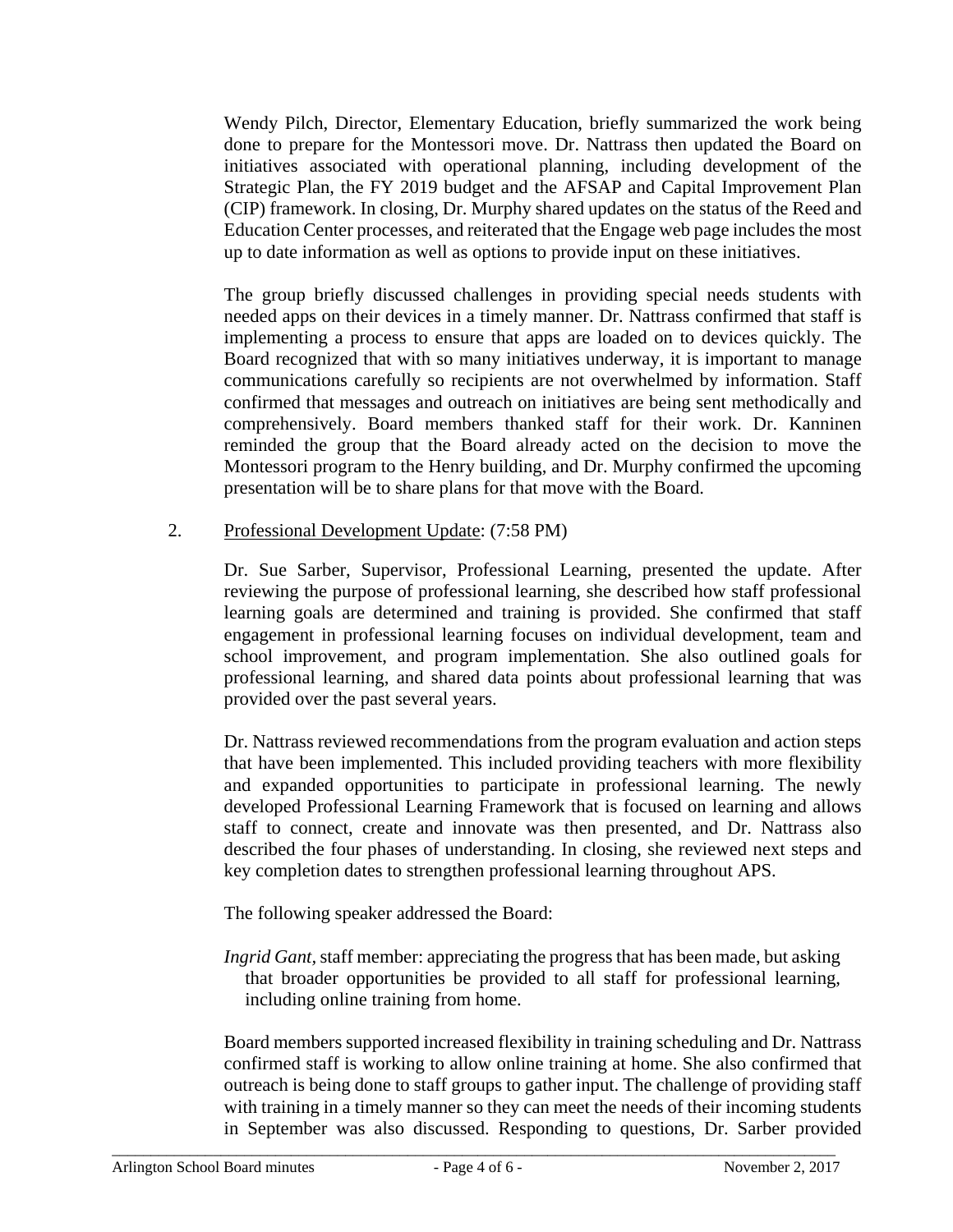information about implementing the system of record that is used to track professional learning, and described work to move to a new, more robust system to track professional learning required for licensure or certification as well as what has been completed. She also noted other benefits of the plans to improve the system of record. The group discussed how staff will determine the effectiveness of this initiative. Dr. Nattrass confirmed it will be an ongoing process and the Board will receive regular updates as this work continues.

# **F. ACTION ITEM**: (8:45 PM)

## 1. 2018 Internal Audit Work Plan

*Ms. Van Doren moved that the Board approve The 2018 Internal Audit Work Plan,*  seconded by Ms. Talento. The motion was adopted in a vote of  $5 - 0$ , with Dr. Kanninen, Mr. Goldstein, Mr. Lander, Ms. Talento and Ms. Van Doren voting affirmatively.

## **G. INFORMATION ITEMS: (**8:46 PM)

#### 1. Education Center Instructional Focus

Dr. Nattrass presented this item, sharing background information and confirming the instructional focus will need to support holistic opportunities and options for high school students. This process will take into account the other projects underway and will address core criteria developed by staff. She confirmed the motion approved by the Board in June 2017 to adding high school seats has informed this work. After reviewing steps taken, Dr. Nattrass stated sixteen potential options were identified. Community input was gathered and the options were analyzed based on the identified criteria. After the analysis, four options which best met the criteria were identified: expansion of Washington-Lee/IB; a STEAM focus; an Arts program; or an Early college focus. The review team next looked at logistical considerations such as the facility, transportation needs, and program specific costs. Another survey was conducted , and the option to expand Washington-Lee received the most support. Dr. Nattrass then summarized what was learned and presented the recommendations. These are to move forward with the BLPC process for renovating the Education Center with a focus on building flexible space. In addition, the team recommended that APS solidify the vision for PreK-12 educational opportunities as part of the strategic planning process and define plans for the Education Center and Career Center in that vision.

The following speaker addressed the Board:

*Stacy Snyder,* Chair, Advisory Council on School Facilities and Capital Programs (FAC): advocating for efficient use of space, addressing seat needs on time and on budget, and creating flexible and adaptable spaces. Recognizing anticipated growth, FAC also encourages making the most efficient and cost effective use